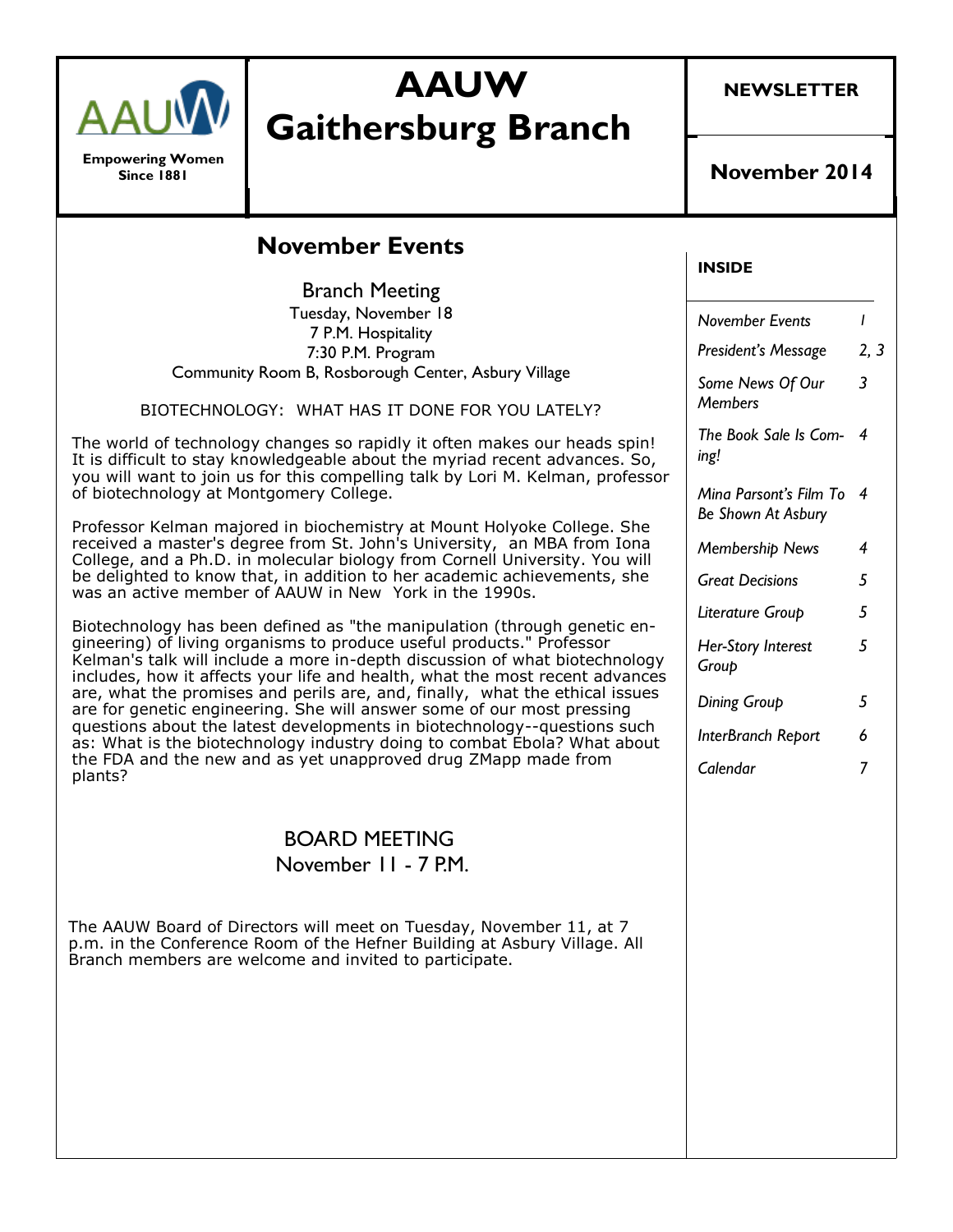# **PRESIDENT'S MESSAGE**

## *- Mary Wykes*

As I sit at my real estate office "opportunity desk" on a beautiful Sunday afternoon while everyone else is enjoying the Redskins-Titans game (and hoping we will finally win one) or while I'm out at the many real estate open houses hopefully to take advantage of the record-setting low interest rates this week, I will try to compose a few thoughts for the November newsletter.

First, I would like to recognize the great Board with whom I have the privilege of working again this year, everyone going above and beyond what one might expect from volunteers in continuing to advance our AAUW mission, and in the process, enjoying wonderful deepening friendships with educated women of varied backgrounds and interests.

Our membership is not quite up to what it was at the end of 2013-14 but I feel sure there are several of you who have just forgotten to send in your dues for this 2014-15 year (\$77). Be sure to check with Marilyn O'Connell if you aren't sure whether or not you have sent in your check since you will be dropped from the national AAUW rolls after November 30 if we haven't received your renewal. (If you wish to continue your membership but have a hardship situation at the moment, please call me and let me know and we will see if we can help in some way.)

I hope you are all keeping up with the interesting news from AAUW's national office via their e-mail notices. One thing that caught my eye from the recent "Washington Up-Date" letter was this: " Former Representative Connie Morella (MD '08) wrote an op-ed describing the atmosphere and power of the Lindy Boggs Room, the first all-women space in the House of Representatives, where she said discussions led to the creation of important legislation, including the Violence Against Women Act and the National Institutes of Health Revitalization Act." (Let's trust more women representatives will use this room after the November elections, which will be over by the time you receive this newsletter.)

Just this week, I had a letter from our CEO Linda Hallman with a plea for us to contribute more funds to continue supporting the AAUW efforts to end violence against women. She says: "We have been confronting for decades

but we know there is much more to be done including strongly supporting the STOP (Sexual Assault Training Oversight and Prevention) Act which will change how sexual assaults are handled in the military." She started her plea with a graphic example of a female member of the Reserves who had been violently assaulted by her commanding officer and who was not charged even though she testified about the attack.

Linda continued: "We were instrumental in passing the reauthorization of the Violence Against Women Act which includes most of the Campus SAVE Act helping young women on college campuses to be safer. We have developed an 'Ending Campus Sexual Assault Tool Kit' and are trying to get this resource on every campus in the country." All of us have been horrified as we read recently about the disappearance of the University of Virginia sophomore, Hannah Graham from Alexandria, and the news today of the possible finding of her body in a remote area of Virginia, along with the news of the jailing of the man charged with kidnapping her with intent to defile. He is also linked through DNA to the murder of Virginia Tech student Morgan Harrington. As a grandmother of beautiful 16- and 26-year-old granddaughters, I can't imagine anything more horrible than what these families have been enduring. I hope all AAUW's lobbying in the above efforts will help other young women to be safe on their college campuses and in other areas where they might be.

As some of you know, we will be sending certificates received from national to our Branch AAUW Fund honorees for this year. They are Haydee Rolin (now living in East Orange, New Jersey) and Patricia Armstrong (deceased). We will send Pat's certificate to one of her children, along with a letter recognizing all the work Pat contributed to our Branch over the many years of her membership.

I want you all to know what a great job Jean Hirsch has done in selling advertisements for our new directory (which Liz Clark Hessel is working on at this time). This is a job Haydee (continued on page 3)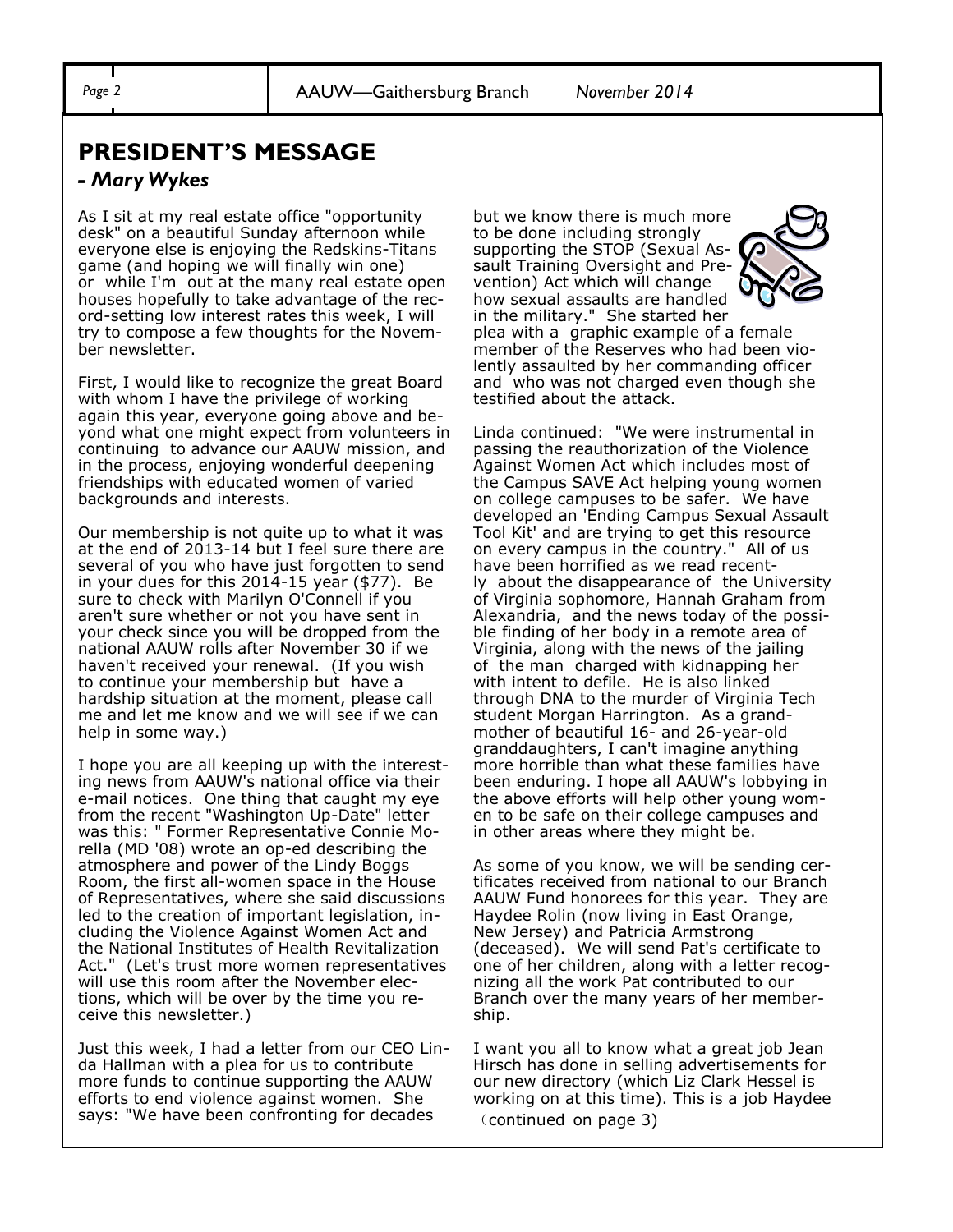*Page 3* AAUW—Gaithersburg Branch *November 2014*

# **PRESIDENT'S MESSAGE**

### *- Continued*

Rolin did so admirably for so many years (not an easy one). In addition to selling numerous ads, Jean found an anonymous donor who agreed to contribute matching funds, so she ended up with ample funds for the printing of the new directory. We are eagerly awaiting it. When you get your copy, be sure to support the advertisers.

The program for the November meeting, a speaker from Montgomery College on biotechnology, sounds very timely. Hope to see a big turnout. Don't forget to bring a friend or neighbor who might be a prospective member. If they join at a "Save the Future" event, which our meetings are considered,



they can join for half-price if they haven't been a member for two years or more.

# **SOME NEWS OF OUR MEMBERS** *- Mary Wykes*

I know many of you have travelled and done interesting things since I last spoke with you, so please be sure to let the newletter cordinator know if there are items you would like your friends to hear about. Here are just a few items I have been aware of this month.

Jean Kosow, Cathy Manning, Diane Carvey and I recently met Marion Plumb for a wonderful luncheon in Frederick at Gladchuk's Restaurant. As you know, Marion now lives with her son Dexter and wife Wanda in Jefferson and misses her friends from Asbury and AAUW. She appreciates phone calls and, of course, would enjoy visits from anyone traveling to Jefferson (near Frederick). We were happy to see her in such good health and it was fun to hear about her granddaughter's recent wedding in North Carolina which she had attended.

Diane Carvey, Marie Van Wyk, and I recently enjoyed a trip to the National Gallery of Art on a very rainy Wednesday with the Seniors in Action group from Montgomery Village. It was great to see the Wyeth exhibit along with a docent-guided tour of paintings from various genres--amazing what the trained docents can point out that the average viewer would no ordinarily see.

After much therapy and lots of pain, Sue Woodruff has finally turned the corner after her knee surgery and is driving and not on "pain killers with their associated side effects" any more. We are hoping to see her at our next Branch meeting.

Jean Eden has finally been well enough to move from Wilson Health Care to Kindley Assisted Living at Asbury. We wish her well in her continued recovery from her respiratory illness. She appreciates phone calls from her AAUW friends. We send our sympathy to Jean on the death of her daughter-inlaw Jennifer Eden, formerly a member of our Branch.

Liz Clark Hessel is now having physical therapy many weeks after she fell and fractured her patella. We wish her well toward full recovery. It hasn't been easy having to use crutches for such a long time, but somehow Liz is always cheerful and manages to keep contributing



so much to our Branch. Even from home, she sells rare books and textbooks on her computer, earning more for our scholarship funds--an amazing person!

Another amazing member is Barbara Brooks, who travels frequently all the way from Dayton (above Clarksville,) to work in the blue storage trailer at the transfer station, sorting books for our spring sale. I finally located the trailer recently (with Anna Fraker's help) and joined Barbara and Anna for a couple hours of sorting . My thanks to all the dedicated members who have put in so much time helping sort books, both at the transfer station and at Asbury and taking boxes to Wonder Book in Frederick in their vans. Cathy Manning has spent many hours sorting in her garage. Jean and Dave Kosow, Vivian Otto, and other Asbury residents have been helpful in collecting books from Asbury apartments when they have been needed. Jean Kosow, Cathy Manning, Anna Fraker, Patsy Marks, Louise Chatlynne, Terry Medlar and Barbara Brooks have driven many times to Frederick with boxes of books for Wonder Book that might not be saleable at our book sale. I am sure there are others who have also contributed whom I do not mean to leave out. It is such a great collaborative effort for a very worthwhile cause.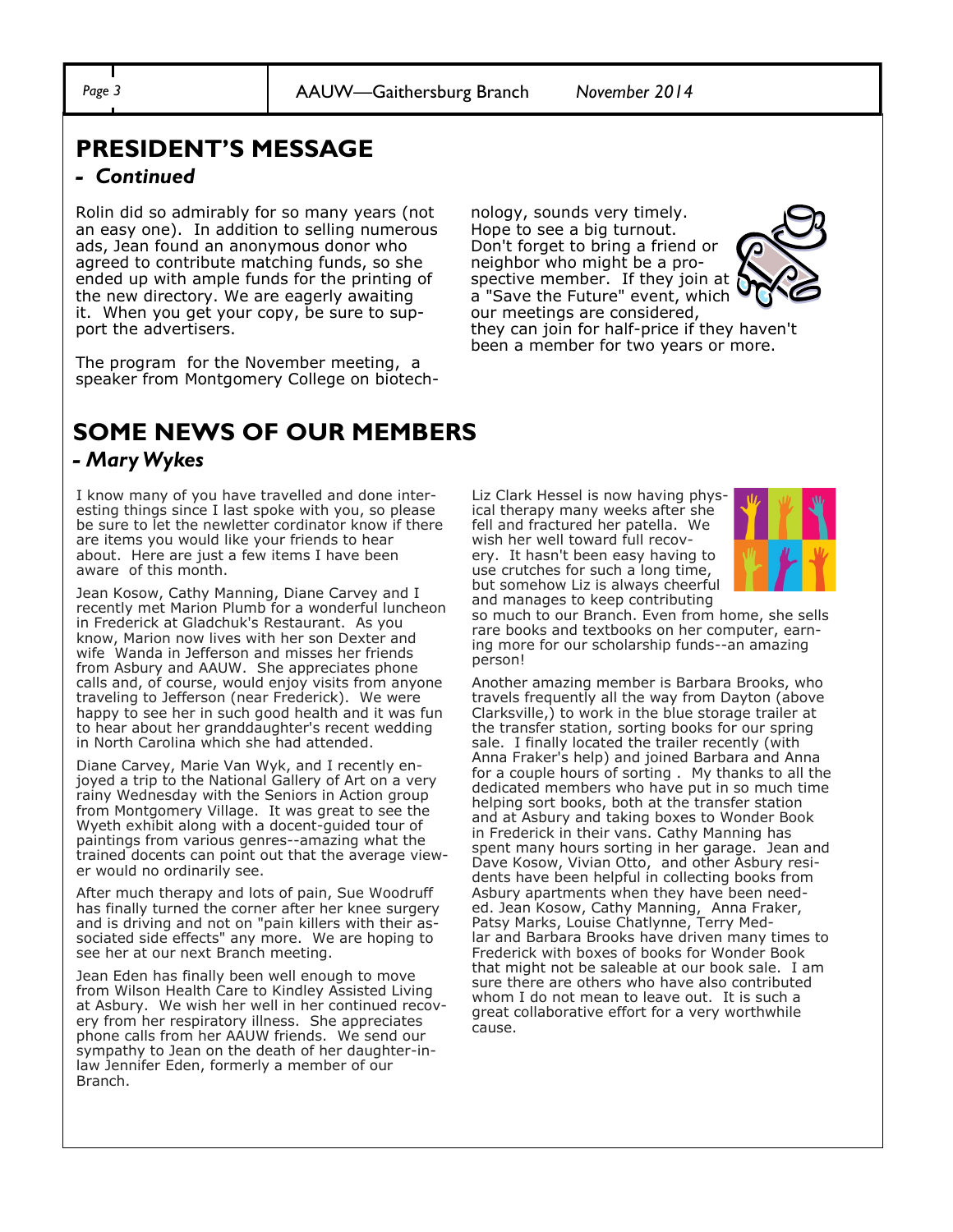*Page 4* AAUW—Gaithersburg Branch *November 2014*

# **THE BOOK SALE IS COMING!**

Would you like to help with the book sale with a project you could do from home?

Although the book sale is in May, lots of activity is going on now to collect and sort books and materials. You may recall that we sell CDs and DVDs, sorting them into categories, such as music, books, movies, and self-help. The sorting could be done at your home, then the boxs

moved to storage.

If you want to help sort our CDs and DVDs, contact Liz Hessel



# **MINA PARSONT'S FILM TO BE SHOWN AT ASBURY**

AAUW members have another chance to see the film, "Tombees du Ciel (Fallen From the Sky),' created by Mina Parsont's sister. The film tells the remarkable story of their family's survival during the Holocaust in France thanks to their bravery and inventiveness and the amazing risk -taking of many friends and other resisters to the Nazi invasion and rule. Reunited after the liberation of France, the family came to the U.S. in l949.

The film will be shown on Friday, December 5, at 1:30 p.m. in the Rosborough Center theater at Asbury. Mina will introduce the film and make background comments during the showing. AAUW members are invited to attend, so please save the date.

# **MEMBERSHIP NEWS** *- Marilyn O'Connell, Vice President for Membership*

Welcome to all of our new members. I hope they will be at our meetings so that you can meet these outstanding women.

Bernice Genovese received her degree from Indiana University, Pennsylvania, in elementary education and her doctorate in library science from the University of Maryland. She was a teacher in Montgomery County and later a medical librarian for the FDA. Bernice spends her winters in Arizona. We will think of her this winter enjoying the warmer Arizona climate and look forward to seeing her in April.

Judith Mayer graduated from The Catholic University with a degree in music. She has been active in the Montgomery Players over the years and performed in theaters throughout the Washington area. She has been a realtor for many years. Since she retired from the theater, she has been taking art classes. Because her husband worked for the World Bank, she has traveled extensively throughout he world.

Laurie-Anne Sayles, received her bachelor of science degree in public health and human resources at the University of Maryland, College Park. She received her master's in public admin-

istration in health policy, with honors, at the University of Baltimore. She was a candidate for the Maryland House of Delegates for District 17 in the last primary, and her husband is presently on the Democratic Central Commit-



tee. They have a daugther in the 10th grade at Gaithersburg High School.

Mary Smith graduated from Salve Regina University with a bachelor of science in nursing and received her master of science degree in community health from the University of Maryland. She worked as a nurse and in public health in the Montgomery County Department of Health until retiring in 2002.

Marie Van Wyk graduated from Trinity Washington University with a bachelor of arts in English and speech. She worked for the government for 27 years and retired in 1990 as director of administration for the Office of the Inspector General at the Department of Commerce. She established the personnel office for the Office of Inspector General, receiving a \$10,000 award which she shared with five other members of her department.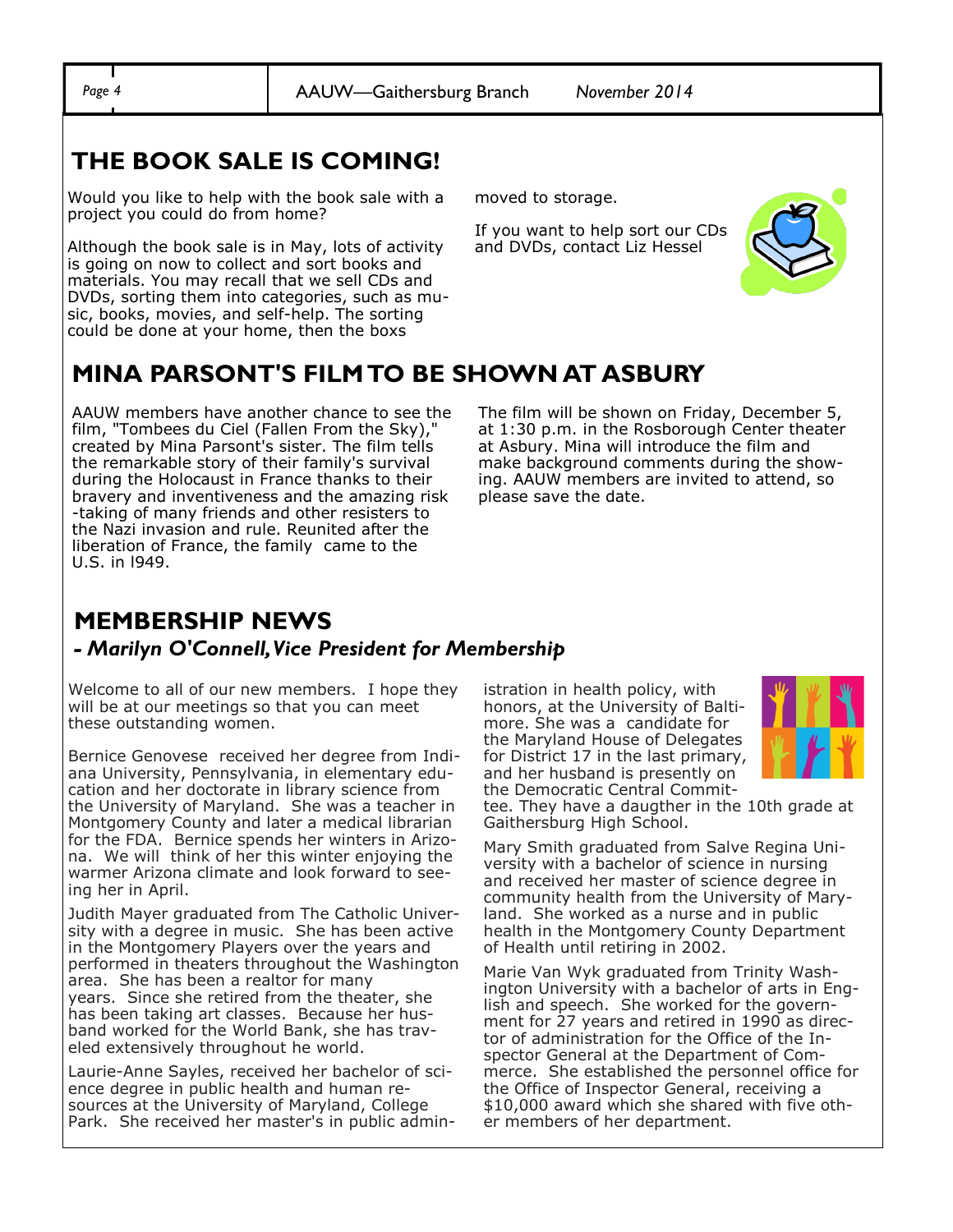*Page 5* AAUW—Gaithersburg Branch *November 2014*

# **GREAT DECISIONS**  *- Vivian Otto, Coordinator*

The Great Decisions Group will meet at Terry Medlar's home on November 25 at 7 p.m. Terry will also serve as our discussion leader on "U.S. Trade Policy". Learn about our U.S. leadership and the multilateral trade

#### asked include, should we restrict Chinese imports and how would that affect other things? All are welcome.

system. Questions to be

their remarkable lives.

is about the unique sisterhood of Queen Victoria's five daughters and



# **LITERATURE GROUP**



The Literature Group will next meet on Saturday, December 6, at 10 a.m. at Cathy Manning's home. The group will discuss "Victoria's Daugh-

ters" by Jerrold M. Packard. This book

## **HER-STORY INTEREST GROUP** *- Anita Taylor, Coordinator*

The November Her-story Interest Group both follows and departs from its tradition, this time in two ways. First, as the 4th Wednesday of November is Thanksgiving eve, we will meet on December 3 instead. As usual, the gathering will be at 2:30 p.m. in the Park View Club Room at Asbury. Another departure will be to meet two history makers through visiting an historical novel, "Invention of Wings". As do all good historical novelists, Sue Monk Kidd stands the narrative on a solid factual base. "Invention of Wings" follows Sarah Grimke's life to a critical mid-point, when she published one of the earliest and most well-known publications supporting women's rights, "Letters on the Equality of the Sexes". The

# **DINING GROUP**  *- Jean Hirsch, Coordinator*

The AAUW Gaithersburg Dining Group will meet at 1:00 p.m. on Saturday, November 15, at Madeline and Francois Martzloff's at 18 Virginia Drive, Gaithersburg. Please call Madeline and Francois and let them know that you will be coming!

The menu for this gathering is a "Fall Surprise," with dishes that are approsession also returns to the Her-story Group's theme for this year, introducing us to a modern woman writing modern women's history.

Even if you're acquainted with both Grimke and author Sue Monk Kidd, join us for an examination of how Grimke's early life prepared her for the pioneering role she assumed and a discussion of Kidd's journey to the status of best-selling author. For more information contact Anita Taylor.





AAUW Gaithersburg Branch http://gaithersburgmd.aauw.net

*President Mary Wykes*

*Co-Vice Presidents for Programs Patsy Marks* 

*Anita Taylor*

*Vice President for Membership Marilyn O'Connell*

*Treasurer Terry Medlar* 

*Recording Secretary Dorothy Camara*

*Corresponding Secretary Jane Carroll* 

*Newsletter Editor Qing Jiang*

priate for the fall weather and upcoming holidays! Come and join the AAUW Gaithersburg Dining Group at 1:00 p.m. on Saturday, November 15!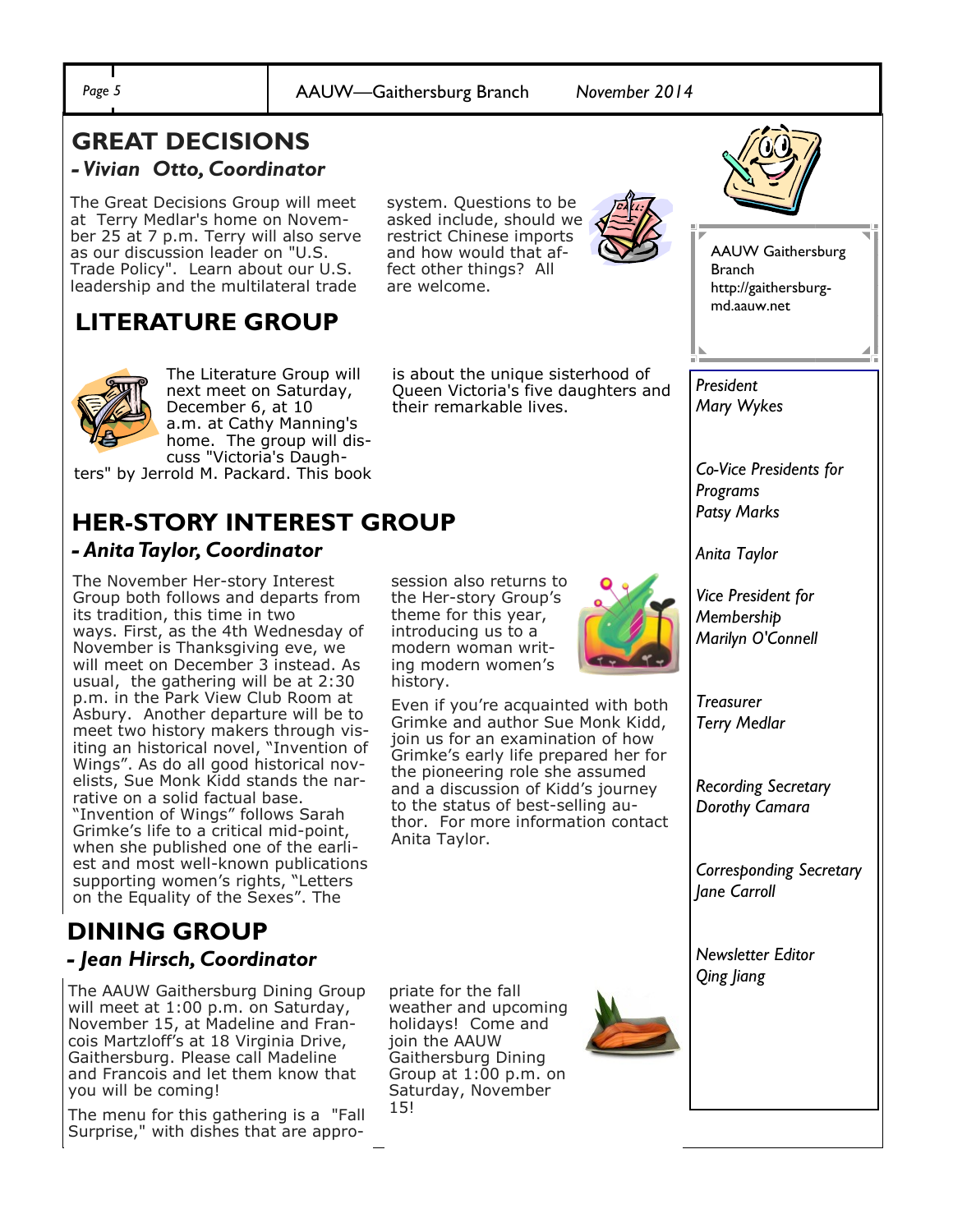*Page 6* AAUW—Gaithersburg Branch *November 2014*

# **INTERBRANCH REPORT -** *Louise Chatlynne, Interbranch Representative*

Louise Chatlynne, our InterBranch representative, attended a planning meeting on September 30 for the next Sonya Kovalevsky Day planned for November 15 at Montgomery College. SK Day is a program to pique the interest of middle school girls in pursuing STEM classes and careers. Overseeing the program will be Andrea Steelman, who chaired the September planning meeting. Andrea is a member of the Montgomery College math department. Also at the planning meeting were several other professors from the college, a representative from Montgomery County Public Schools, a representative of the organization that provided the grant, several Montgomery College administrators, plus Anita Rosen of the AAUW Kensington-Rockville Branch.

At this year's November 15 Sonya Kovalevsky Day there are slots for 60 students. In the past, the number was 30 to 40, but because of the time of the invitation, switching the program from Friday to Saturday, and the efforts of Amy Gensemer of the Montgomery County Public Schools, the day is oversubscribed, with a waiting list of 73! There will also be a continuing program for a cohort of 25 girls to attend three other STEM-related programs throughout the

year, including an IT conference on April 25 aimed at middle school girls. Also discussed at the planning meeting was how to recruit the cohort of 25 and how to assure



they remain with the program. There was also discussion on how the program could be modified in the future to serve those on the waiting list.

In the past, the major activity of InterBranch in regard to SK Day has been recruitment. But since that is not needed this year, we have been tasked to provide volunteers to help SK Day run smoothly. Look for a link I will be sending to allow people to sign up.

There will be an AAUW of Maryland conference at Montgomery College on April 25, the same day as the IT conference. Andrea Steelman has volunteered to talk to the conference about the SK program.